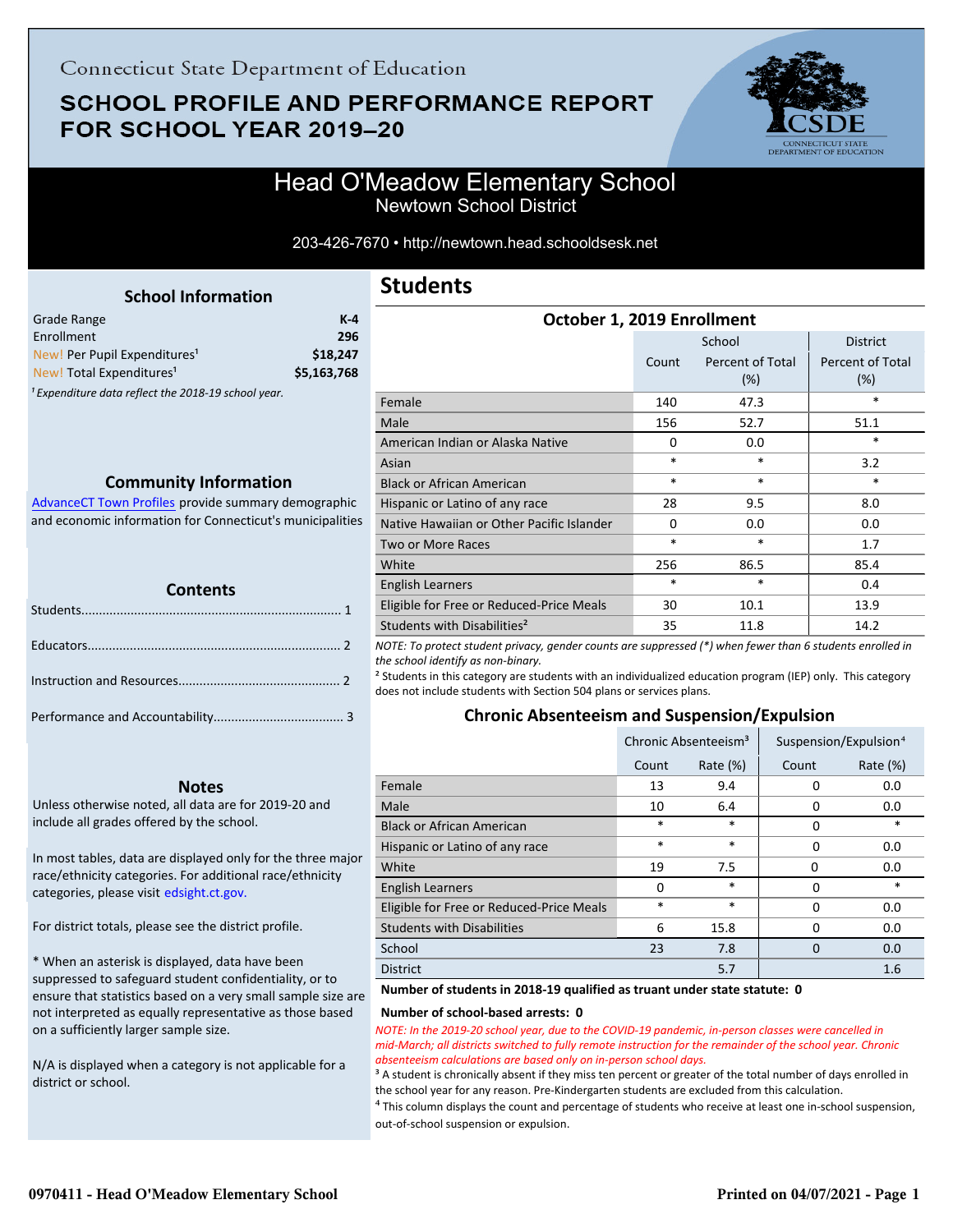# School Profile and Performance Report for School Year 2019-20 Head O'Meadow Elementary School Newtown School District

# **Educators**

| Full-Time Equivalent (FTE) <sup>1</sup> Staff             | <b>Educators by Race/Ethnicity</b> |                                                        |          |                  |                  |
|-----------------------------------------------------------|------------------------------------|--------------------------------------------------------|----------|------------------|------------------|
|                                                           | <b>FTE</b>                         |                                                        |          | School           | <b>District</b>  |
| <b>General Education</b>                                  |                                    |                                                        | Count    | Percent of Total | Percent of Total |
| Teachers and Instructors                                  | 20.6                               |                                                        |          | (%)              | (%)              |
| Paraprofessional Instructional Assistants                 | 6.9                                | American Indian or Alaska Native                       | 0        | 0.0              | 0.2              |
| <b>Special Education</b>                                  |                                    | Asian                                                  | 0        | 0.0              | 0.9              |
| Teachers and Instructors                                  | 3.0                                | <b>Black or African American</b>                       | 0        | 0.0              | 0.2              |
| Paraprofessional Instructional Assistants                 | 7.9                                | Hispanic or Latino of any race                         | 0        | 0.0              | $1.6\phantom{0}$ |
| <b>Administrators, Coordinators and Department Chairs</b> |                                    | Native Hawaiian or Other Pacific                       | $\Omega$ | 0.0              | 0.0              |
| School Level                                              | 2.2                                | <b>Islander</b>                                        |          |                  |                  |
| Library/Media                                             |                                    | Two or More Races                                      | $\Omega$ | 0.0              | 0.0              |
| Specialists (Certified)                                   | 1.0                                | White                                                  | 38       | 100.0            | 97.0             |
| Support Staff                                             | 0.4                                |                                                        |          |                  |                  |
| Instructional Specialists Who Support Teachers            | 3.1                                | <b>Classroom Teacher Attendance, 2018-19</b>           |          |                  |                  |
| Counselors, Social Workers and School Psychologists       | 2.0                                |                                                        |          | School           | <b>District</b>  |
| <b>School Nurses</b>                                      | 1.1                                | Average # of FTE Days Absent Due to Illness or<br>14.9 |          | 11.0             |                  |
| Other Staff Providing Non-Instructional Services/Support  | 10.2                               | Personal Time                                          |          |                  |                  |

<sup>1</sup> In the full-time equivalent count, staff members working part-time in the school are counted as a fraction of full-time. For example, a teacher who works half-time in a school contributes 0.50 to the school's staff count.

# **Instruction and Resources**

## **New! School-Level Expenditures²: 2018-19**

|                                       | Total (\$)  | Per Pupil (\$) |
|---------------------------------------|-------------|----------------|
| Instruction                           | \$3,236,601 | \$11,437       |
| <b>Support Services - Students</b>    | \$609,050   | \$2,152        |
| Improvement of Instruction            | \$65,511    | \$231          |
| Library and Media Services            | \$120,073   | \$424          |
| <b>Support Services - Instruction</b> |             |                |
| Support Services - School-Based       | \$428,087   | \$1,513        |
| Operation and Maintenance of Plant    | \$700,428   | \$2,475        |
| Transportation Other Than to/From     | \$185       | \$1            |
| <b>Enterprise Operations</b>          | \$3,832     | \$14           |
| <b>Minor School Construction</b>      |             |                |
| Total                                 | \$5,163,768 | \$18,247       |

## **Students with Disabilities Who Spend 79.1 to 100 Percent of Time with Nondisabled Peers³**

|                                                                                   | Count  | Rate (%) |  |  |
|-----------------------------------------------------------------------------------|--------|----------|--|--|
| Autism                                                                            | *      | *        |  |  |
| <b>Emotional Disturbance</b>                                                      | $\ast$ | $\ast$   |  |  |
| <b>Intellectual Disability</b>                                                    | $\ast$ | $\ast$   |  |  |
| Learning Disability                                                               | 6      | $\ast$   |  |  |
| Other Health Impairment                                                           | $\ast$ | $\ast$   |  |  |
| <b>Other Disabilities</b>                                                         | N/A    | N/A      |  |  |
| Speech/Language Impairment                                                        | 13     | *        |  |  |
| School                                                                            | 26     | 76.5     |  |  |
| <b>District</b>                                                                   |        | 73.8     |  |  |
| <sup>3</sup> This table includes students ages 6-21 with an IEP or services plan. |        |          |  |  |

² Expenditures may be supported by local tax revenues, state grants, federal grants, municipal in-kind services, tuition and other sources.

# **School Schedule**

| <b>Days of Instruction</b>            | 182      |
|---------------------------------------|----------|
| <b>Hours of Instruction Per Year</b>  |          |
| Grades 1-12 and Full-Day Kindergarten | 976      |
| Half/Extended Day Kindergarten        | N/A      |
| <b>School Hours for Students</b>      |          |
| <b>Start Time</b>                     | 09:05 AM |
| End Time                              | 03:37 PM |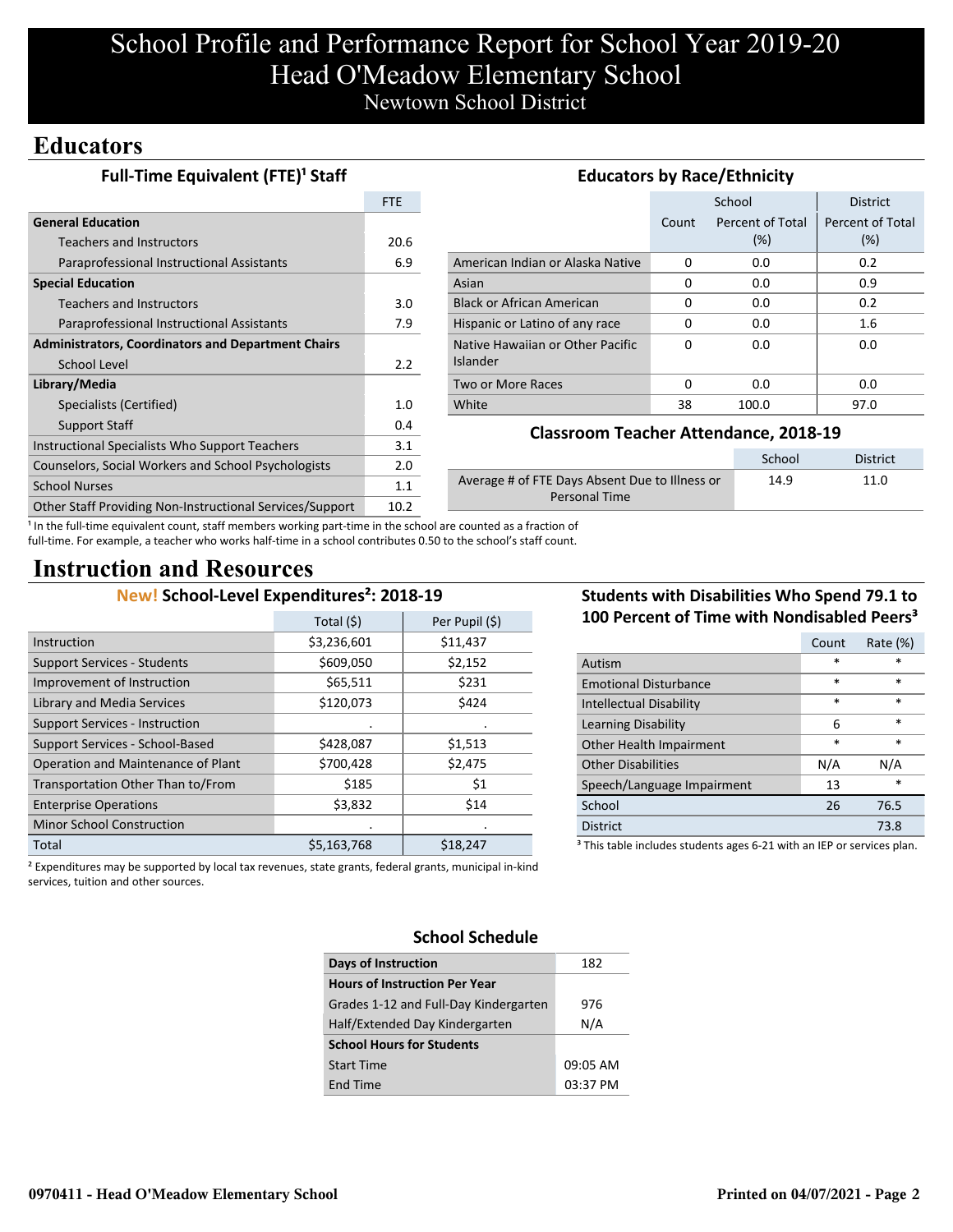# School Profile and Performance Report for School Year 2019-20 Head O'Meadow Elementary School Newtown School District

# **Performance and Accountability**

## **School Performance Index (SPI)**

A School Performance Index (SPI) is the average performance of students in a subject area (i.e., ELA, Mathematics or Science) on the state summative assessments. The SPI ranges from 0-100. An SPI is reported for all students tested in a school and for students in each individual student group. Connecticut's ultimate target for an SPI is 75.

*[NOTE: Due to widespread school closures related to the novel Coronavirus disease \(COVID-19\), Connecticut's request for a waiver of statewide assessment, accountability and](https://portal.ct.gov/-/media/SDE/Student-Assessment/Main-Assessment/CT-Covid19-WaiverResponse.pdf) reporting requirements in the Elementary and Secondary Education Act (ESEA) for the 2019-2020 school year was approved. Therefore, no table is shown here. For additional information, please view Connecticut's waiver response at: https://portal.ct.gov/-/media/SDE/Student-Assessment/Main-Assessment/CT-Covid19-WaiverResponse.pdf*

## **National Assessment of Educational Progress (NAEP): Percent At or Above Proficient<sup>1</sup>**

|                        | <b>NAEP 2019</b> | <b>NAEP 2013</b> |          |
|------------------------|------------------|------------------|----------|
| <b>READING</b>         | Grade 4 Grade 8  |                  | Grade 12 |
| Connecticut            | 40               | 41               | 50       |
| <b>National Public</b> | 34               | 32               | 36       |
| <b>MATH</b>            | Grade 4 Grade 8  |                  | Grade 12 |
| Connecticut            | 45               | 39               | 32       |
| <b>National Public</b> | 40               | 33               | 25       |

<sup>1</sup> NAEP is often called the "Nation's Report Card." It is sponsored by the U.S. Department of Education. This table compares Connecticut's performance to that of national public school students. Performance standards for state assessments and NAEP are set independently. Therefore, one should not expect performance results to be the same across Smarter Balanced and NAEP. Instead, NAEP results are meant to complement other state assessment data. To view performance on NAEP by student group, click here.

## **Physical Fitness Tests: Students Reaching Health Standard**

*NOTE: Due to widespread school closures related to the novel Coronavirus disease (COVID-19), Connecticut's request for a waiver of statewide assessment, accountability [and reporting requirements in the Elementary and Secondary Education Act \(ESEA\) for the](https://portal.ct.gov/-/media/SDE/Student-Assessment/Main-Assessment/CT-Covid19-WaiverResponse.pdf) 2019-2020 school year was approved. Therefore, no table is shown here. For additional information, please view Connecticut's waiver response at: https://portal.ct.gov/-/media/SDE/Student-Assessment/Main-Assessment/ CT-Covid19-WaiverResponse.pdf*